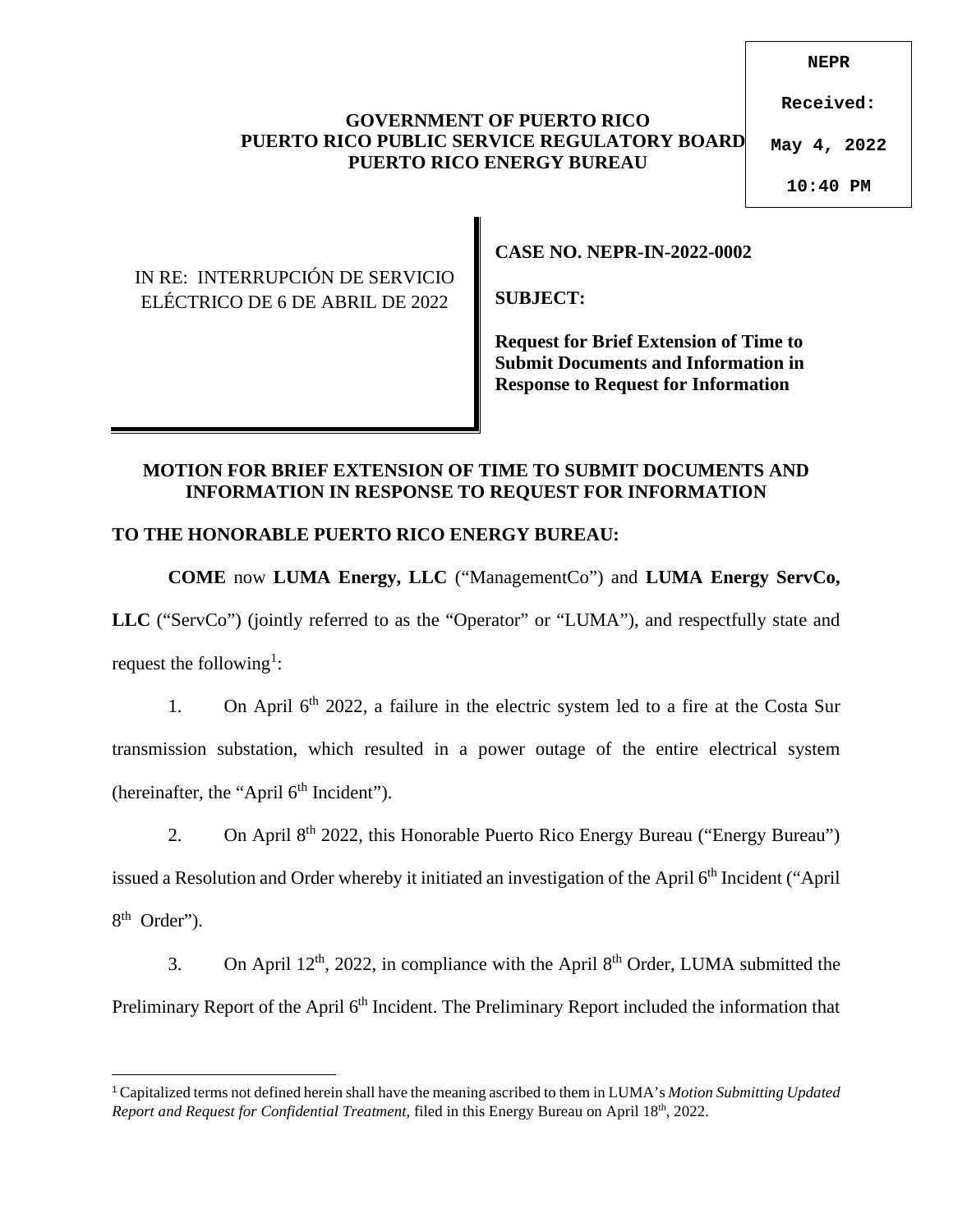LUMA had gathered thus far, preliminary findings and assessments of the April  $6<sup>th</sup>$  Incident, and a summary of the corrective actions taken by LUMA.

4. On April  $14<sup>th</sup>$ , 2022, to aid the Energy Bureau in its investigation and supplement the Preliminary Report, LUMA filed a *Motion to Supplement Preliminary Report on April 6th Incident.* Therein, LUMA submitted two (2) video recordings, including a screen camera from the Costa Sur transmission substation, which shows the moment of the explosion, and an aerial view video recorded the morning after the April  $6<sup>th</sup>$  Incident.

5. On April  $18<sup>th</sup>$ , 2022, in compliance with the April  $8<sup>th</sup>$  Order and to be transparent with its customers and regulators about its operations, LUMA filed a *Motion Submitting Updated Report and Request for Confidential Treatment.* Therein, LUMA submitted the Updated Report of the April 6th Incident, which provided an update on the following topics:

- i. Overview of third-party industry expert hired to assist with analysis;
- ii. Outage investigation update and proactive maintenance plan/strategy;
- iii. System analysis update including adding dynamic stability analysis into model; and
- iv. Ongoing restoration activities at Costa Sur.

6. In the Updated Report, LUMA informed that a third-party investigation firm, Exponent, had been retained to assist LUMA with the investigation and analysis of the April  $6<sup>th</sup>$ Incident. Further, LUMA disclosed that, given the highly technical and extensive nature of the investigation and the desire to conduct an exhaustive, comprehensive, and scientific review, it was not possible to establish a fixed date for completion of the root cause investigation and analysis, and the submission of the Final Report. Nevertheless, LUMA agreed to provide an update to the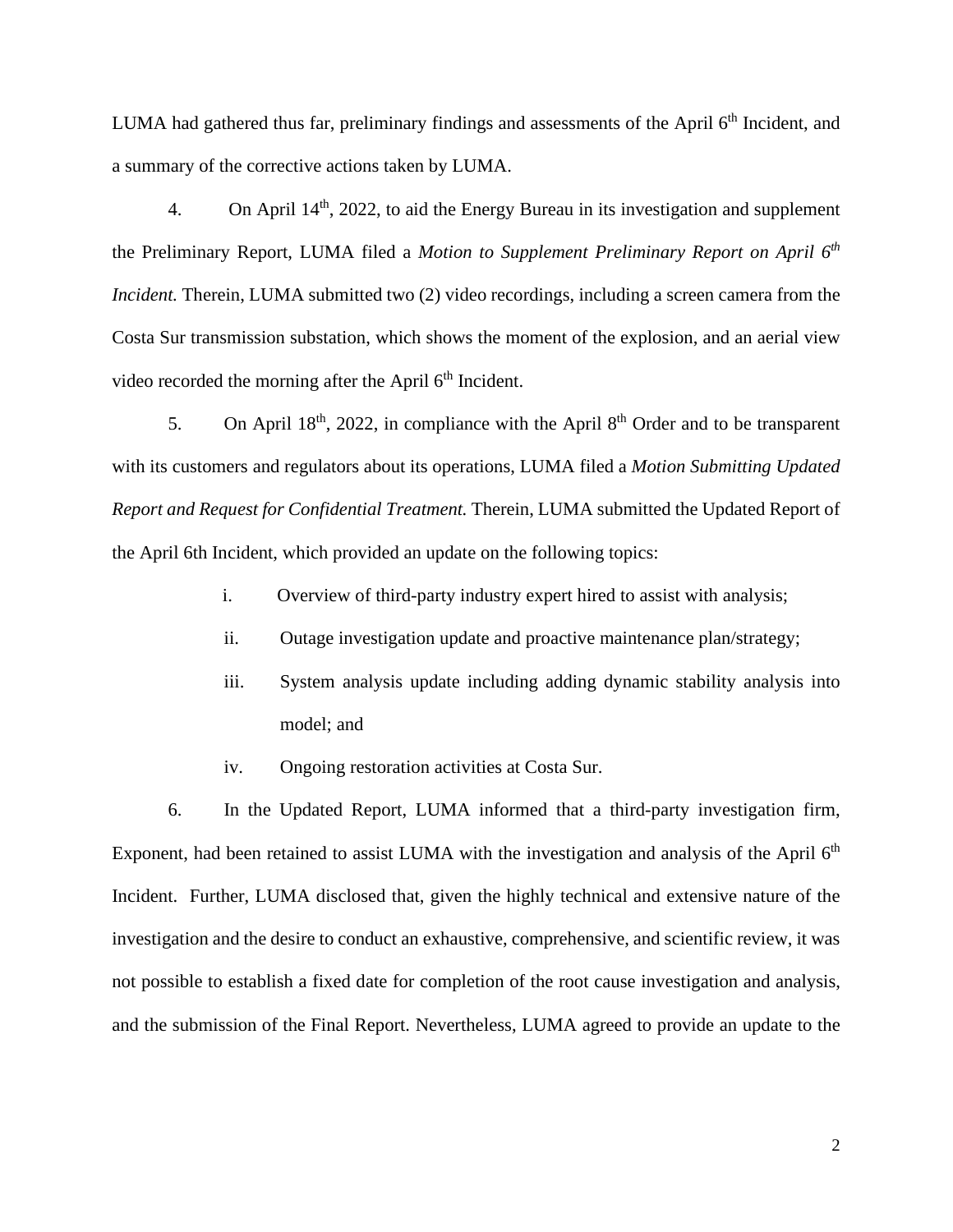Energy Bureau on the schedule, scope, and status of the investigation on or before May  $9<sup>th</sup>$ , 2022 (the "Second Updated Report").

7. On April 22nd, 2022, the Energy Bureau issued a Resolution and Order instructing LUMA and PREPA to submit, on or before May  $6<sup>th</sup>$ , 2022, at noon, certain documents and information in connection with the April 6th Incident ("April 22nd Order").

8. LUMA has been working diligently to comply with the April 22<sup>nd</sup> Order and prepare the Second Updated Report. However, LUMA needs additional time to present all responsive documents and information to the Energy Bureau's requests. As this Energy Bureau has been made aware, the April  $6<sup>th</sup>$  Incident is part of an ongoing internal investigation to which the pertinent LUMA employees devote a substantial amount of effort. LUMA estimates that it will require a brief extension until the end of Monday, May 9th, 2022, to comply with the April 22nd Order.

9. As acknowledged in the April 18<sup>th</sup> submission, LUMA will file a Second Updated Report on the April 6<sup>th</sup> Incident on May 9, 2022. LUMA understands it would be more beneficial for this Energy Bureau to receive both the Second Updated Report and any responsive documents and information to the requests on the same day for its eventual consideration. Considering there is an overlap in the subject matter of both submittals, to avoid duplicity, it would be more efficient to file the materials at the same time.

10. LUMA holds in high regard its duty to comply with the orders issued by the Energy Bureau in this and other regulatory and adjudicative proceedings. This request for an extension of time is submitted in good faith without the intent to delay this proceeding.